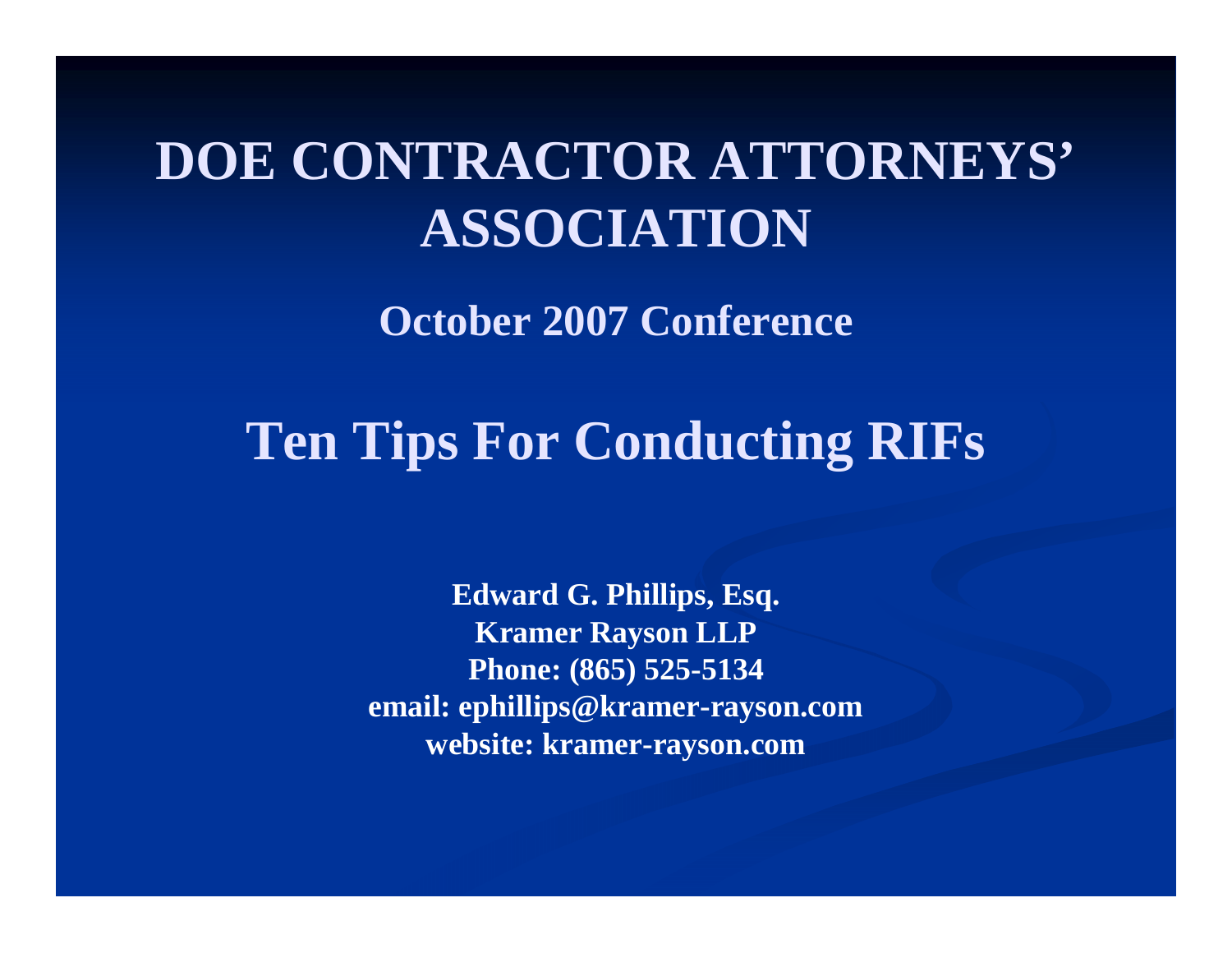# **Tip No. 1: Charge special management committee with planning and implementing RIF.**

- **Include diverse group of senior managers, human** resources manager(s) and counsel for legal advice.
- Have committee determine RIF methods (e.g., hiring freeze, VRIF, early retirement enhancements, etc., followed by an IRIF).
- **Develop written RIF policy or guidelines; make sure** it is **followed.**
- **RIF** communications and meeting notes should be from one executive on the committee after review by counsel.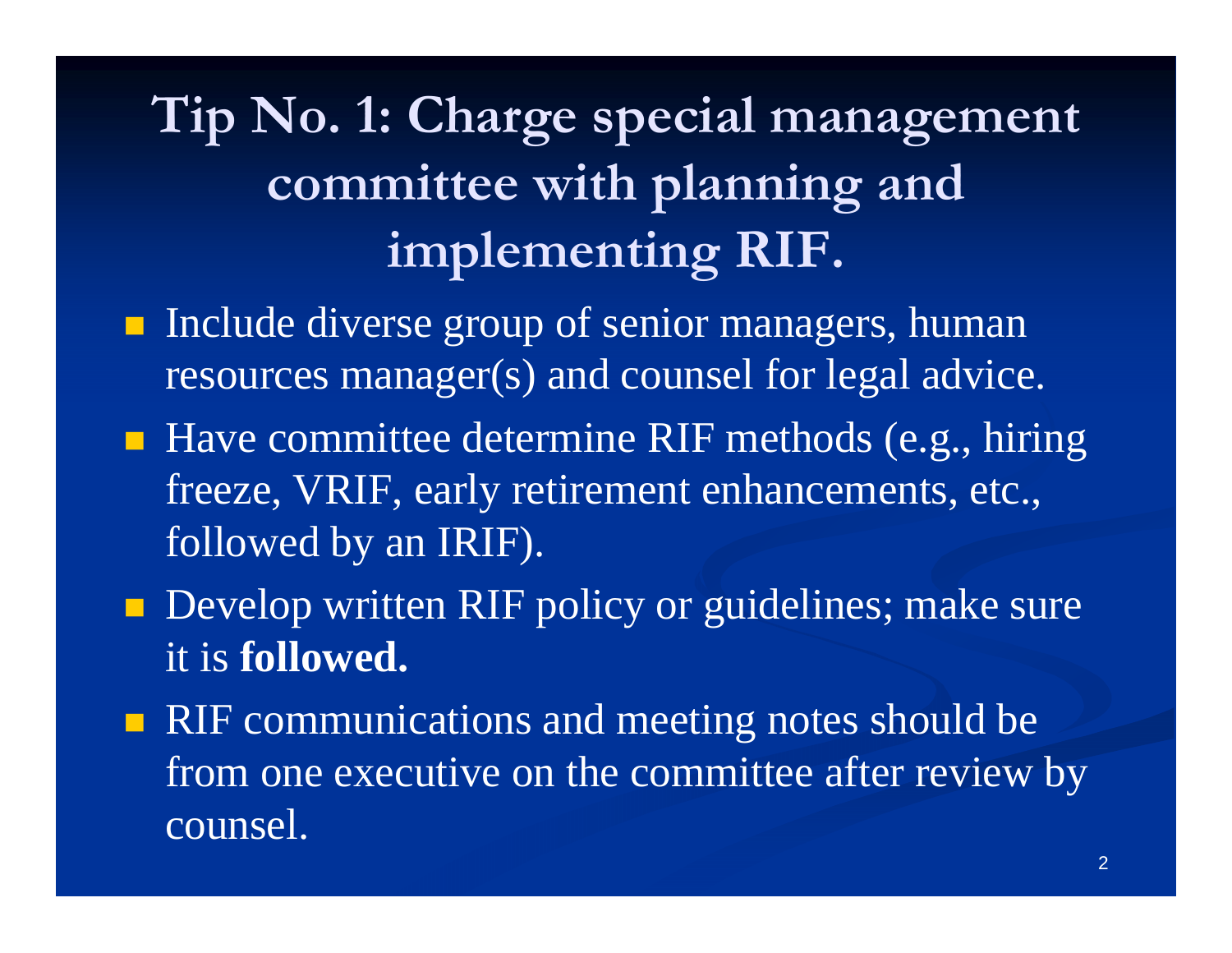## **Tip 2: Establish Overall Communication Strategy**

**Decide how early to announce possible layoffs** and exit incentive programs.

- **Consider early communication that RIF may occur** to combat rumors.
- **Let the information come from company not** rumor mill.
- **Employees who feel they have not been** provided accurate information about a RIF often turn to lawyers for help.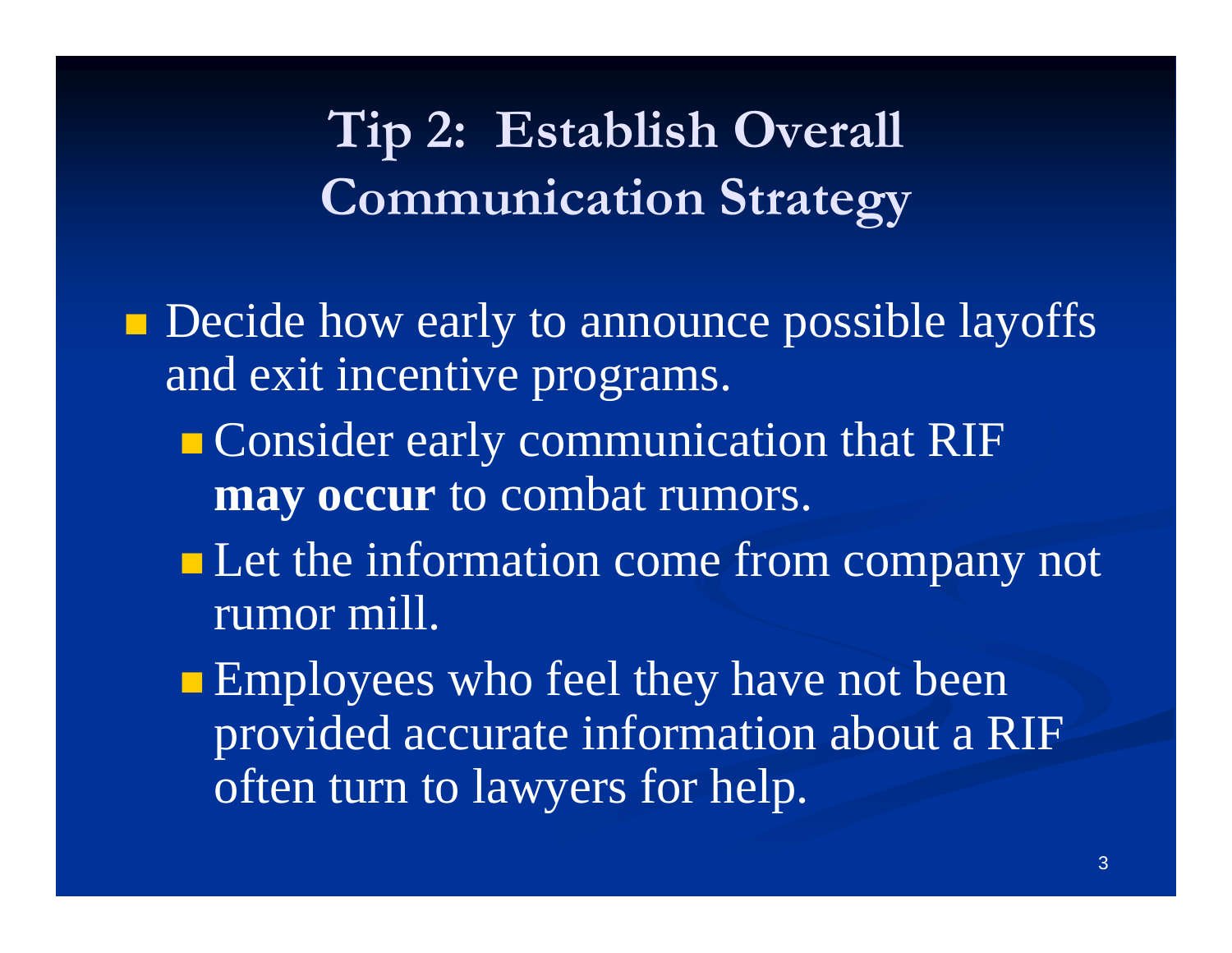**Tip 3: Disparate impact claims loom large, requiring careful planning**

- **Smith v. City of Jackson**, 544 U.S. 228 (2005) (ADEA disparate impact claim viable but ER can rely on RFOA and **Wards Cove** paradigm applies).
- **Wards Cove Packing Co. v. Atonio**, 490 U.S. 642 (1989) (when employer combines objective **and**  subjective criteria, EE must "isolate and identify the specific offending employment practice.")
- If ER uses solely subjective criteria, EE can analyze decision process as a whole. **Id.**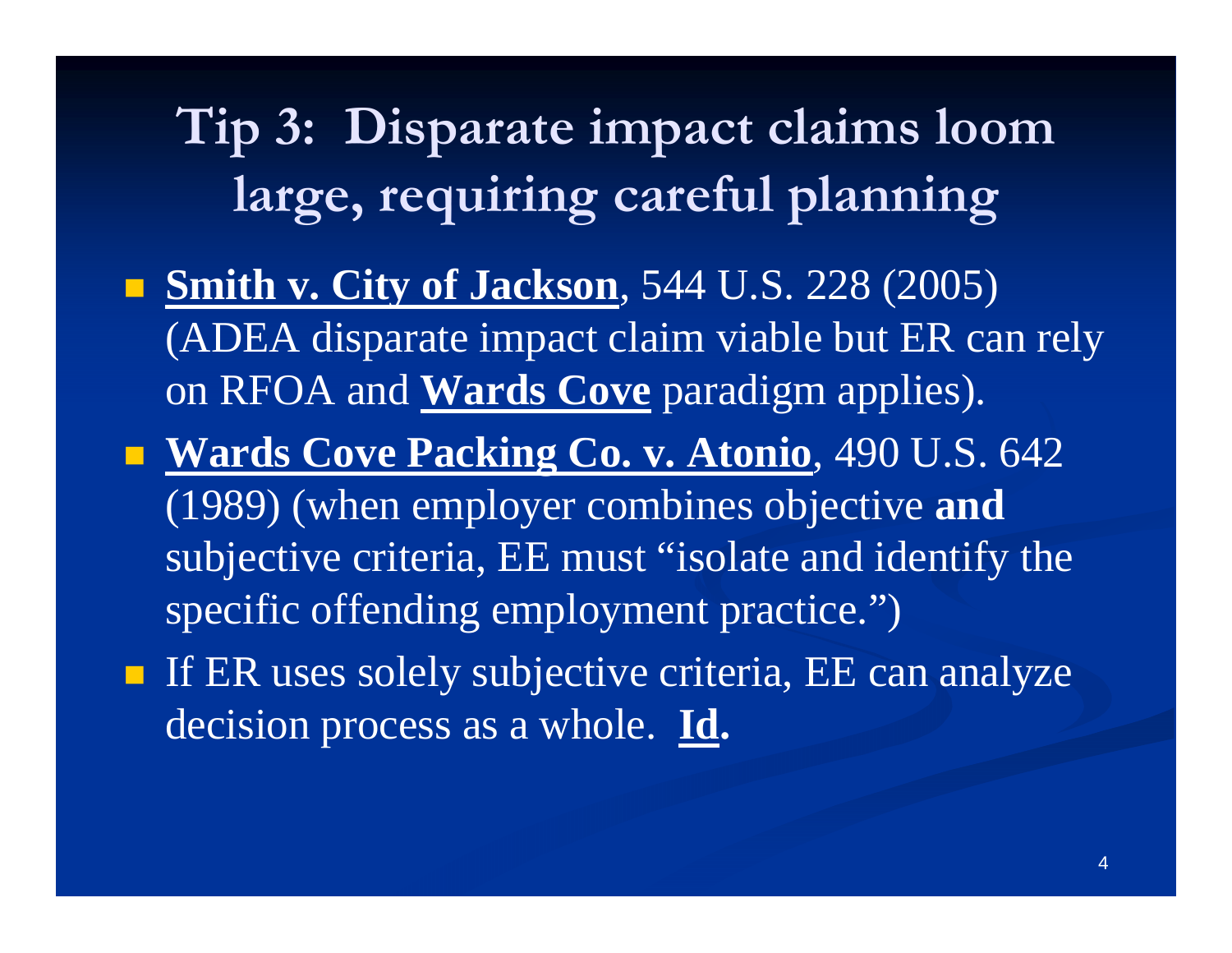**Tip 3: Disparate impact claims loom large, requiring careful planning (con't)**

- **Critical unanswered question: is RFOA part of** ER's burden to articulate a non-discriminatory reason **or** is it an affirmative defense.
- Meacham v. Knolls Atomic Power Laboratory, 2006 WL 2338174 (2nd Cir. Aug. 14, 2006), petition for cert. filed May 9, 2007 (burden is on plaintiff to prove employer's selection criteria/process was **unreasonable**; allowing managers to determine critical skills/flexibility was reasonable.)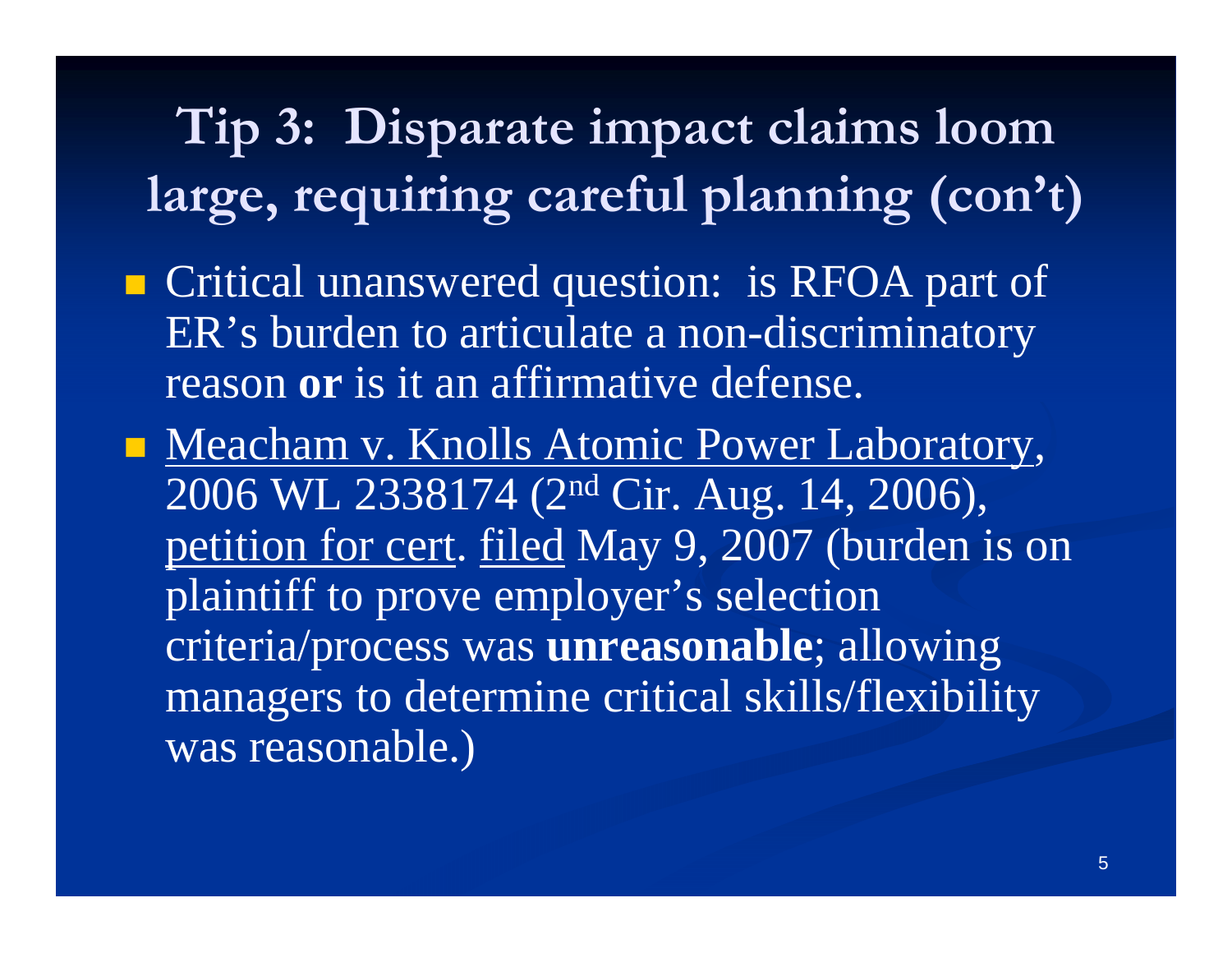# **Tip 3: Disparate impact claims loom large, requiring careful planning (con't)**

**Meacham** petition for certiorari raises two issues:

- 1. Whether plaintiff in ADEA disparate impact case has the burden of persuasion on the "reasonable factors other than age" defense as Second Circuit held (in conflict with EEOC and other circuit courts.)
- 2. Whether ER's practice of conferring discretionary authority on individual managers for layoff selections constituted a "reasonable factor other than age."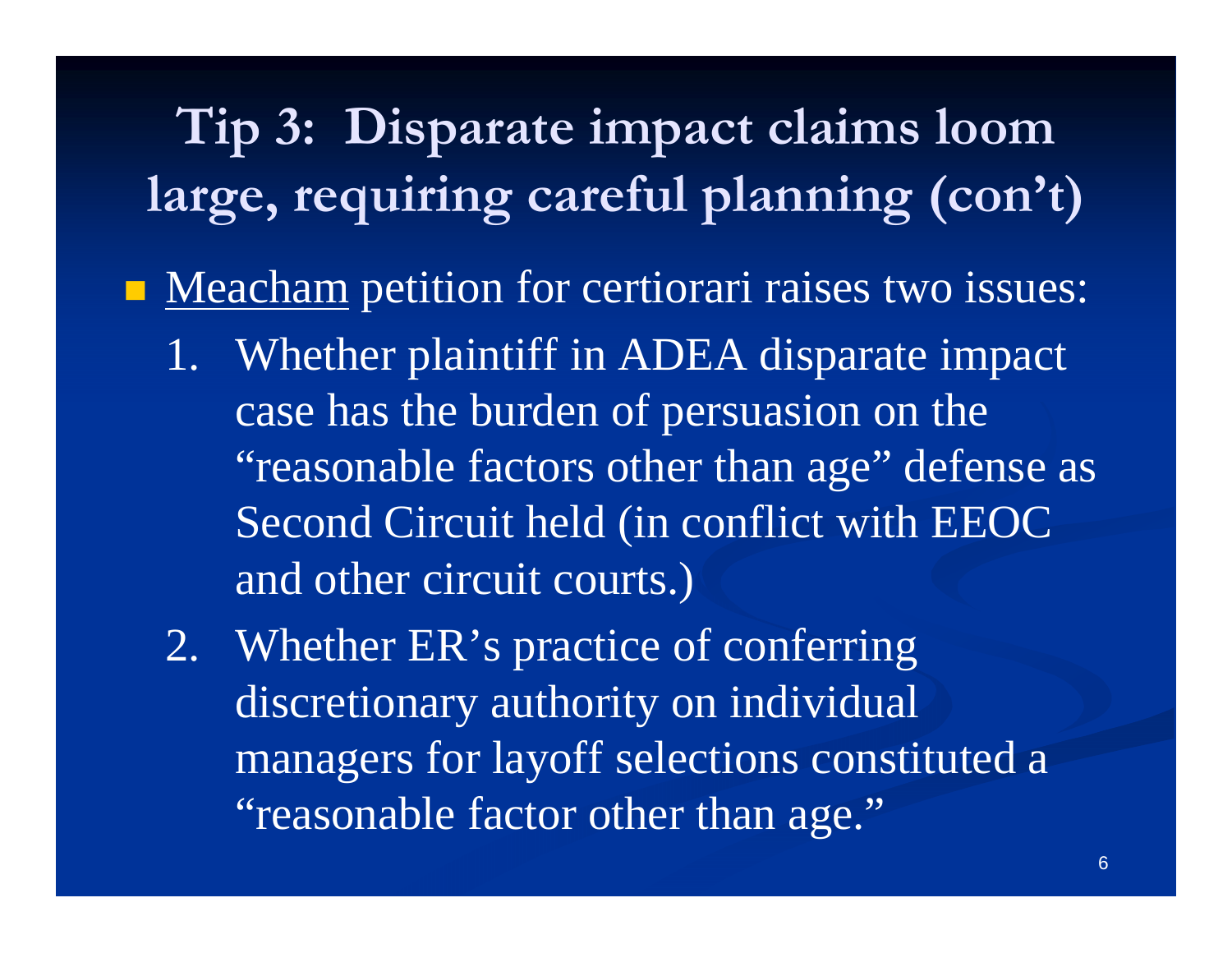## **Tip 4: Make Selection Criteria as Objective as Possible**

- **Totally subjective process allows bottom line** statistical analysis.
- **Using prior performance appraisal scores held** to be "objective." Meacham, supra.
- **Giving credit for years of service, time in** position, relevant education are "objective."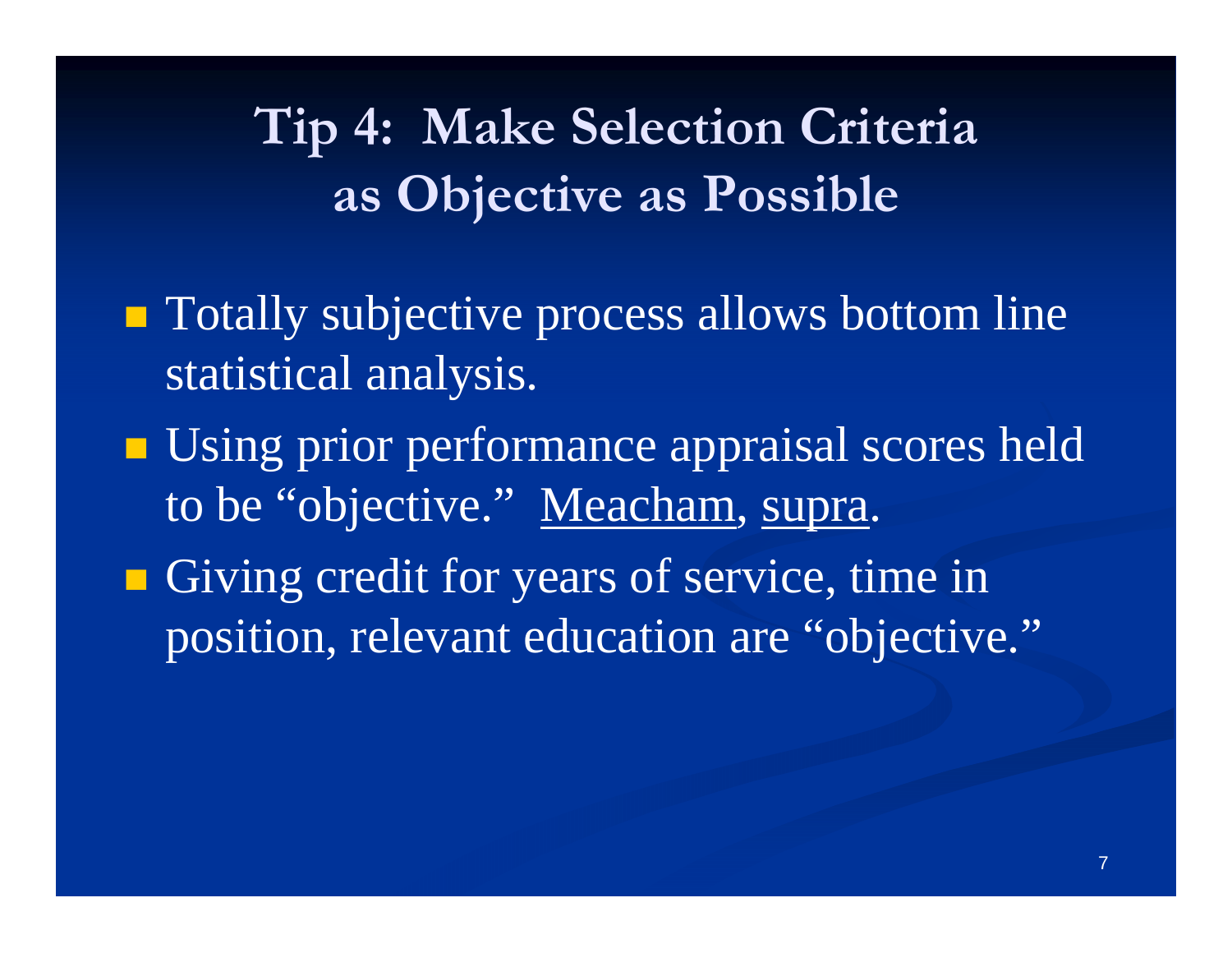**Tip 4: Make Selection Criteria as Objective as Possible (con't)**

- **Example 21 Carefully define critical skills, transferability** or similar traits to reduce subjectivity.
- Have prepared worksheet (layoff comparison form) that must be used to compare selected RIF candidates with peers against the criteria.
- **Require detailed justifications on the** paperwork where individuals to be laid off are in protected categories.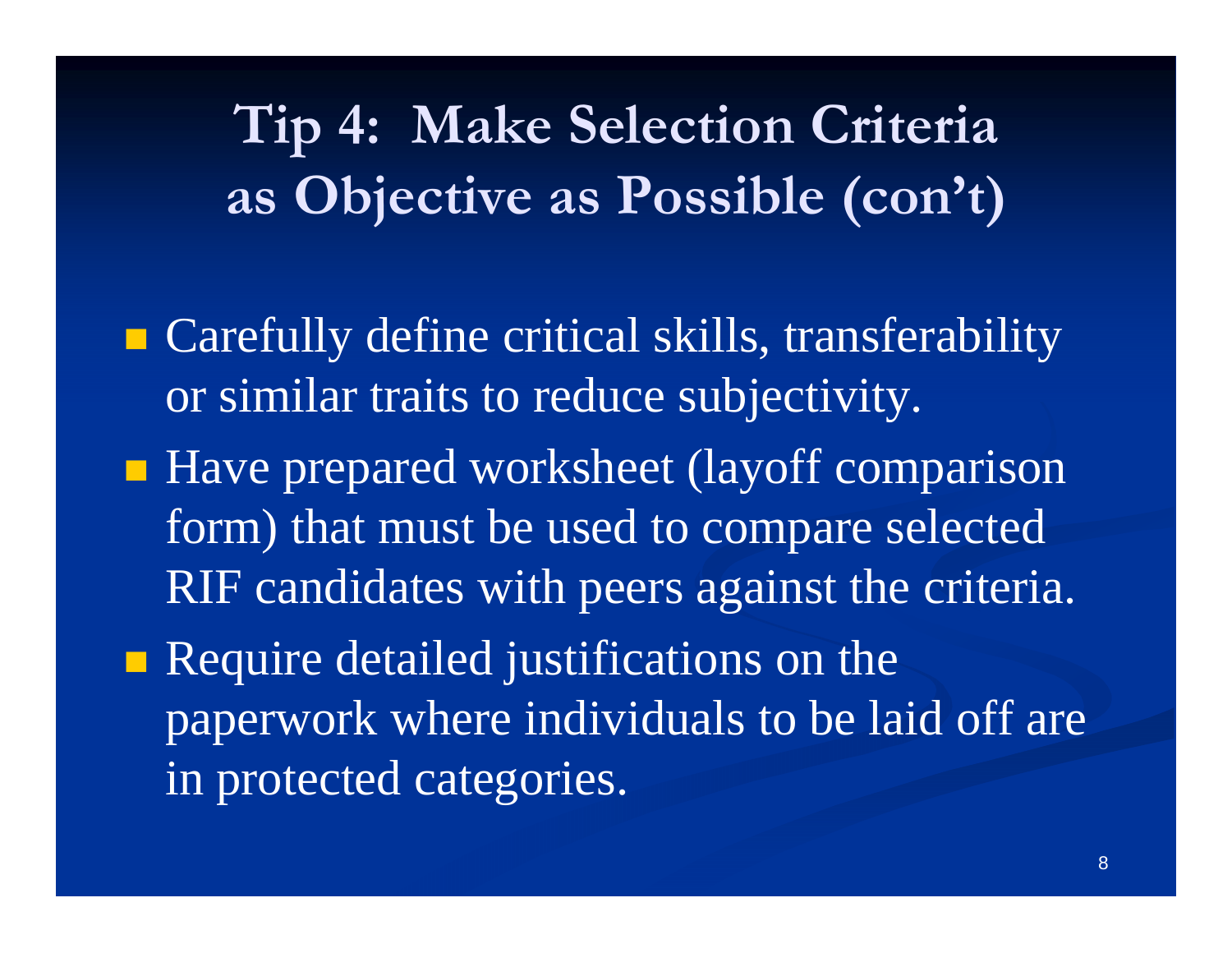## **Tip 5: Select the Correct Decisionmakers**

- **Department or division managers usually make** the best decisionmakers (and witnesses!)
- Recommendation from department manager to division manager makes both decisionmakers.
- **Avoid obtaining recommendations from front** line supervisors.
	- **They are usually the ones alleged to have made** age, race or gender-biased statements.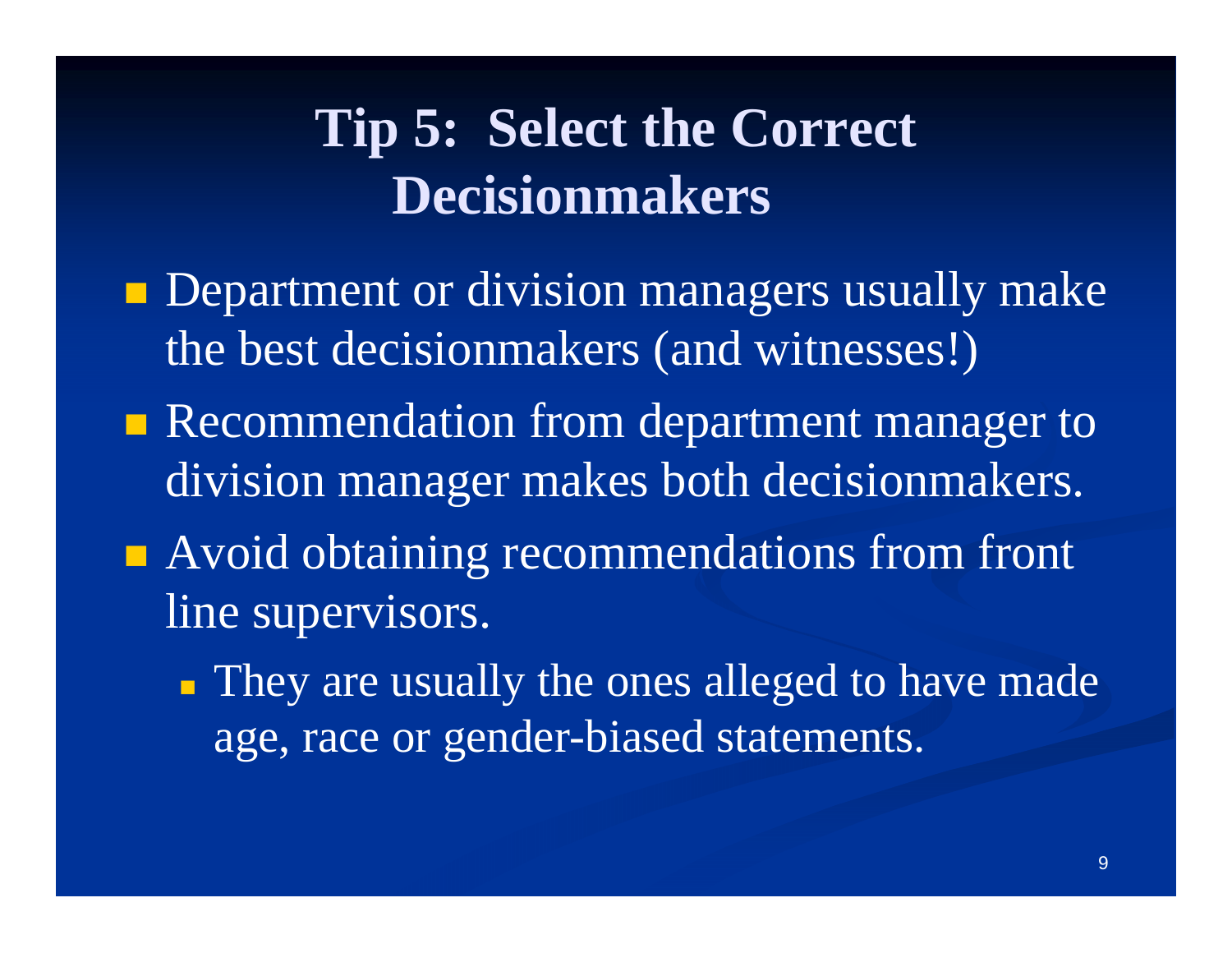#### **Tip 6: Train the Decisionmakers**

- In <u>Meacham</u> a factor supporting reasonableness was that managers were trained to understand the selection criteria definitions and the process for completing layoff forms.
- **Train decisionmakers on avoidance of race,** gender, or age discrimination and document training.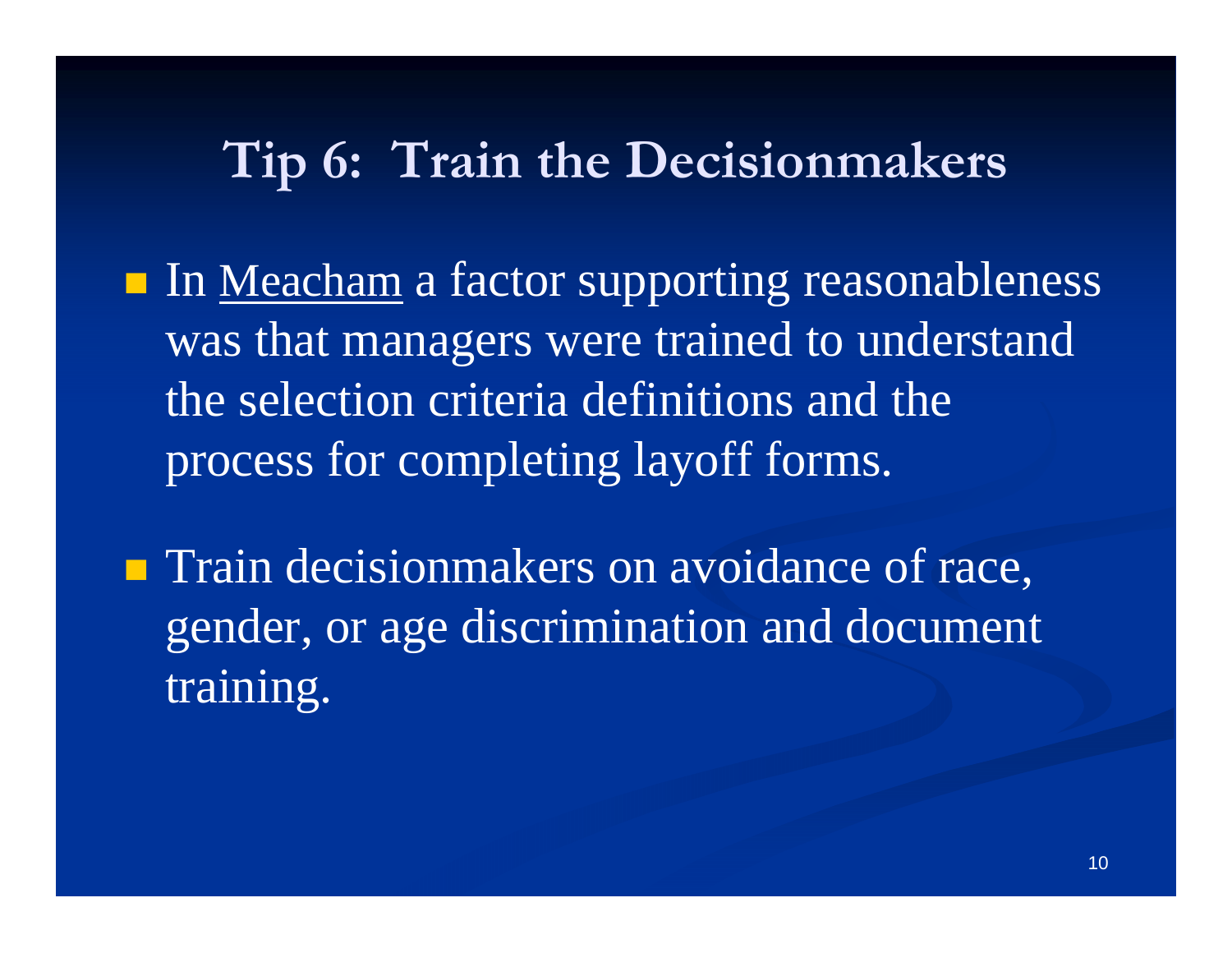### **Tip 7: Use RIF Review Board**

- **Be sure Board is diverse** with strong leader.
- Include management, HR, AA/EEO and legal counsel.
- **Board must critically review and demand detailed** justification for all aspects (e.g. comparison group, performance, skills) of any decision that results in the layoff of protected employees; no rubber stamp.
- Board should review selections for **disparate impact** as well as **disparate treatment**.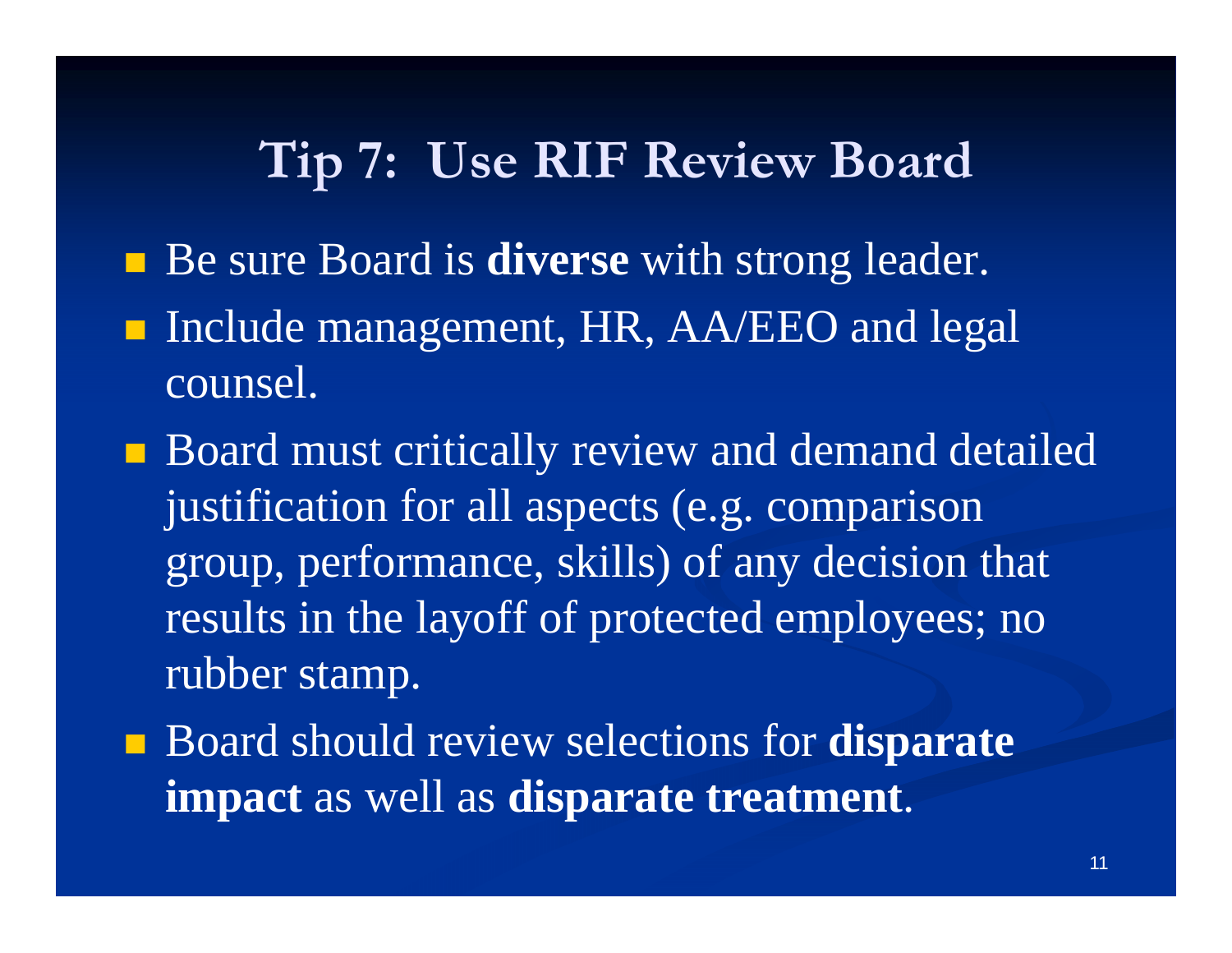### **Tip 8: Get Statistics Right**

- **Nou must** conduct adverse impact statistics on race, gender and **age**.
- **Do not use untrained HR representatives.**
- Strongly consider **expert statistician** to identify proper pools and run various tests including multiple regression analyses.
- **Outside counsel or law department should hire** statistician to maintain attorney-client and work product privileges.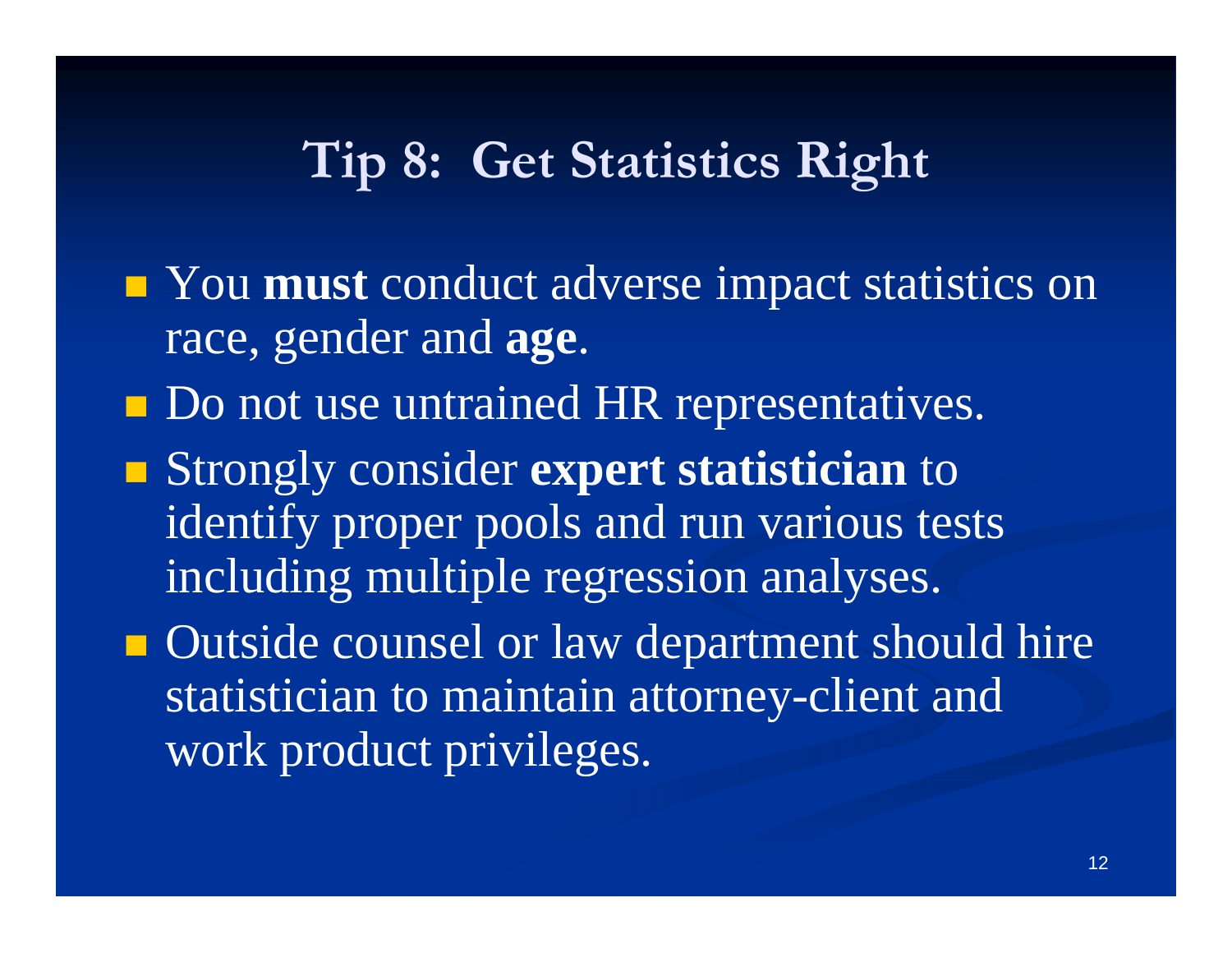## **Tip 8: Get Statistics Right (con't)**

- Use adverse impact as "red flag" requiring closer scrutiny of certain selections and perhaps the process itself.
- **If RIF selections cannot withstand close** scrutiny then they should be revised.
- **Purpose is not to remedy statistical outcome** but to correct an erroneous choice(s).
- Severe disparities at plant-wide level call for review of entire process.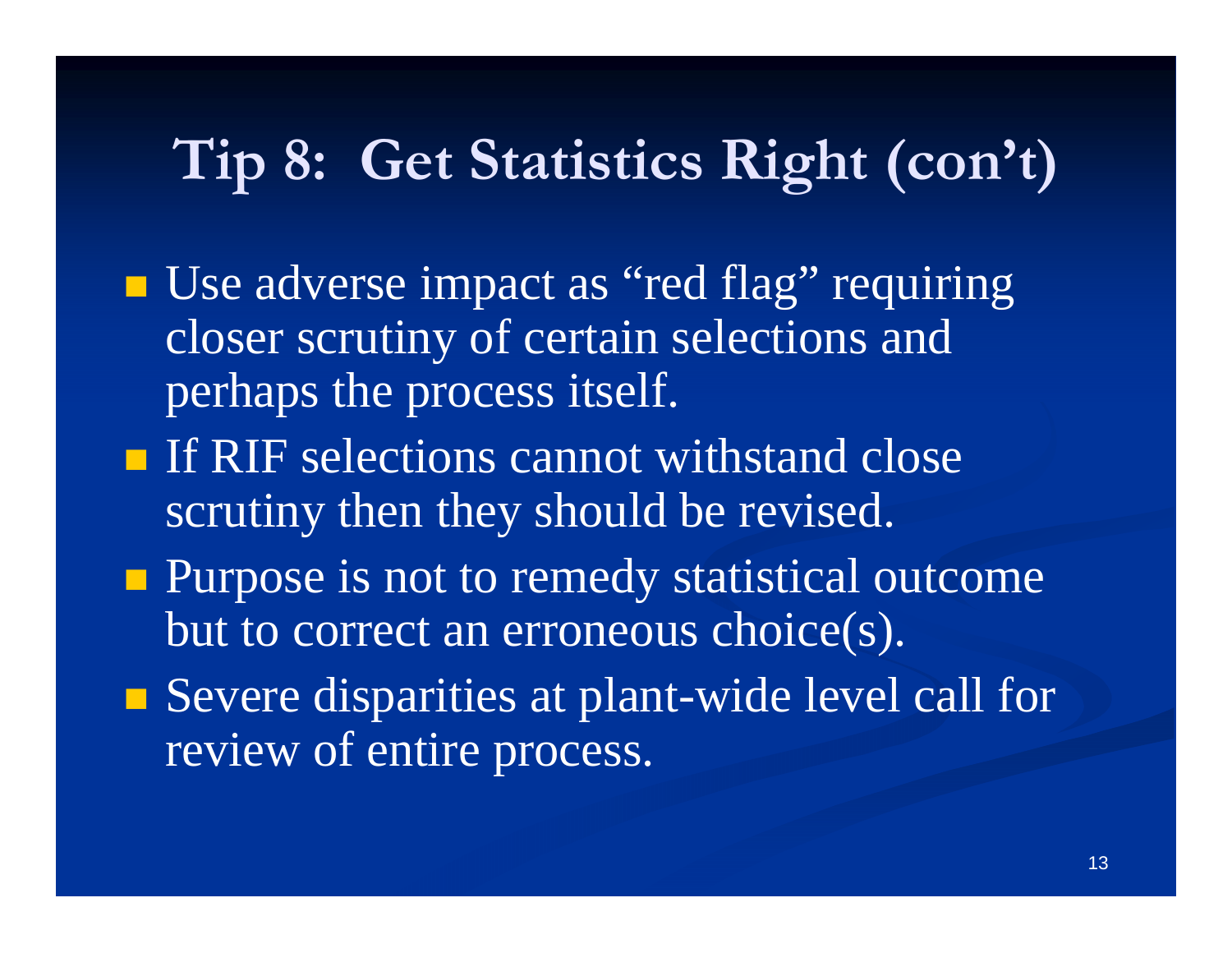# **Tip 9: Get Voluntary Separation Programs Right**

- **Using voluntary separation benefits, especially** pension enhancement or bridging years of service, can significantly reduce ADEA risk.
- When ER starts giving "serious consideration" to implementing any enhanced severance program, ER has a fiduciary duty to avoid any misstatements to EEs about the potential program. Berlin v. Michigan Bell Telephone Co., 858 F.2d 1154, 1164 (6th Cir. 1988).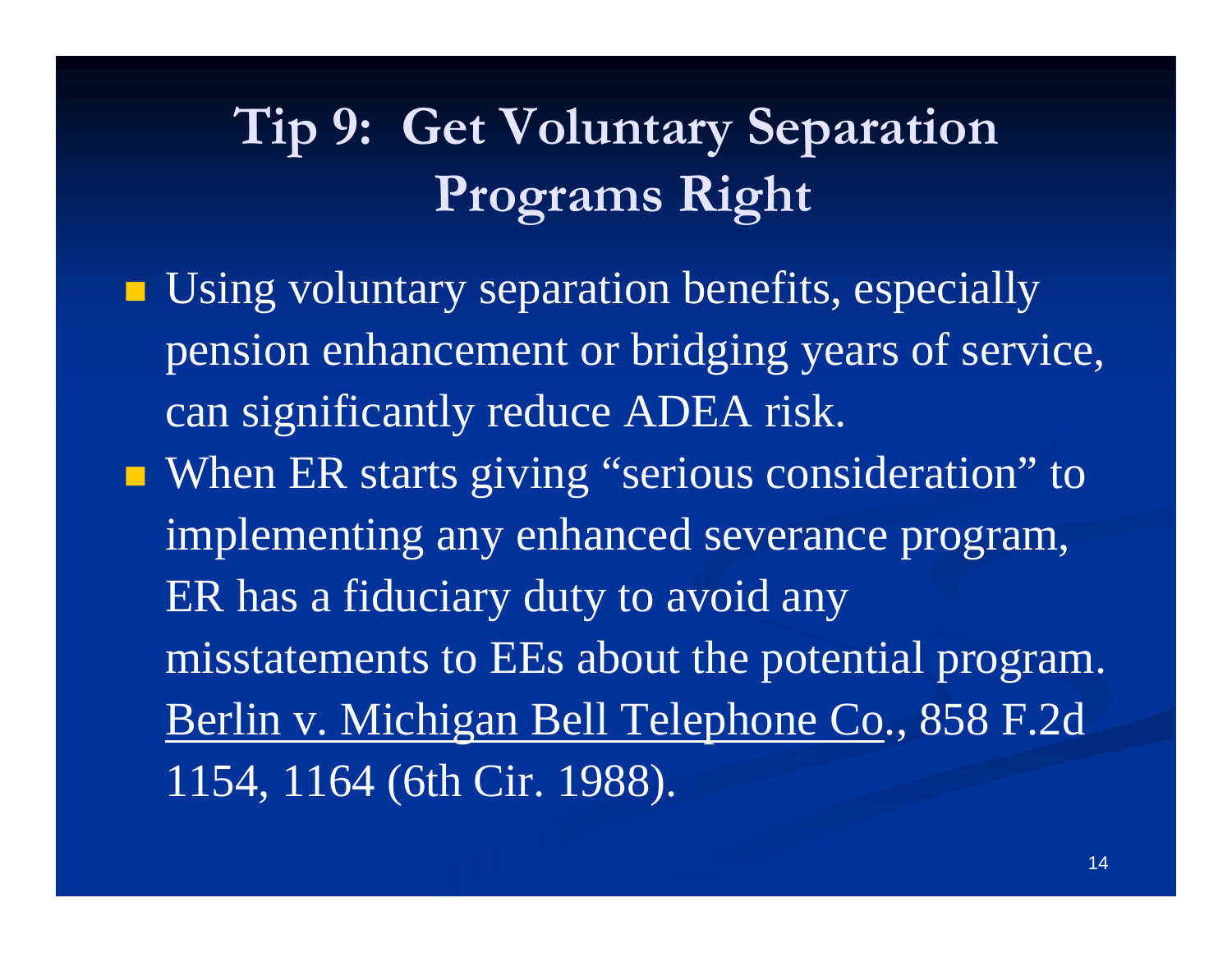### **The Golden Rule**

- **An employer who makes any statement about future** benefits (such as severance or retiree medical benefits), whether in response to questions or on the employer's own initiative, will be held liable for any inaccurate information:
	- $\blacksquare$  (a) when the statement is materially misleading when made; or
	- $\blacksquare$  (b) when the statement is true when made but turns out to be inaccurate because of later decisions *and*the employer fails to timely provide participants with the correct information.